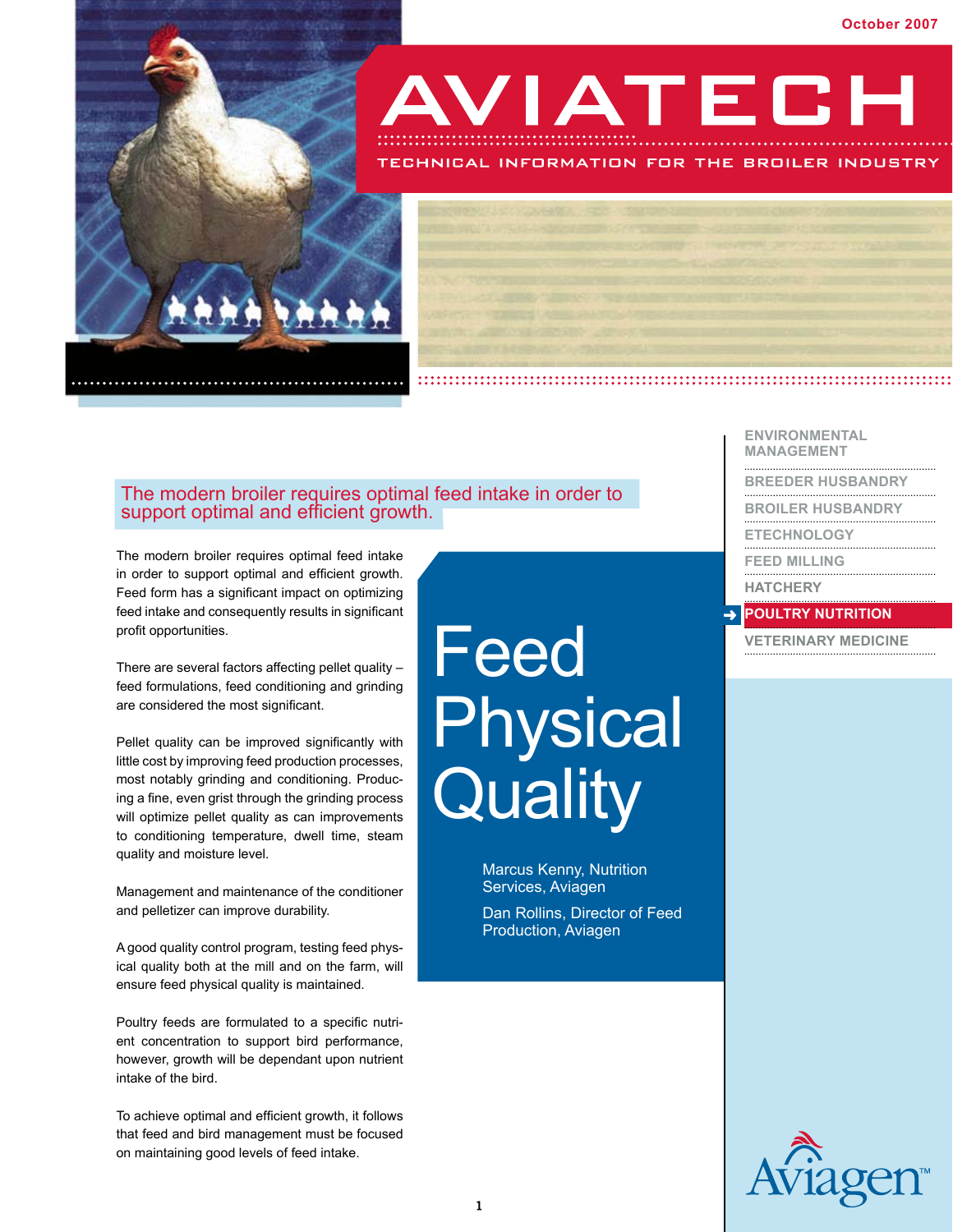#### **Factors Affecting Feed Intake**

Many factors will influence feed consumption; environment and management being two of the most important. Feed form is known to have a significant impact on consumption; poor pellet quality results in the occurrence of fines which have a negative effect on feed intake. Recent research has shown significant effects of increased levels of fines on reducing liveweight and increasing FCR (Figure 1).

Figure 1: The Influence of Fine Particles in the Feed on Broiler Performance between 15 to 35 Days of Age (Quentin et al., 2004)



The majority of commercial broiler diets have been through the pelleting process. However, the durability of pellets can be variable, resulting in levels of fines as high as 50%. Incidences of high levels of fines in the field are associated with poor liveweight and FCR. To maximize performance, the accumulation of fine particles in the feed should be minimized.

It is important to establish the modern broiler's response to high levels of fines. The following two trials, conducted by Aviagen, tested both extreme levels of fines and levels commonly seen in the field.

The first study looked at the impact of different levels of fines fed to 31 days in a North Western European environment. The Control was a good quality starter crumb and grower pellet, Treatment 1 (50% fines) was created by mixing equal weights of fines and crumb or pellets. The fines were created by roller-grinding the control crumb and pellets to less than 0.5mm particle size. Treatment 2 was 100% fines (Figure 2).

Figure 2: Diet Types Used in the Aviagen Feed Form Trial



Treatment 1



The results showed Treatment 1 (50% fines) reduced liveweight by 7%, and Treatment 2 (100% fines) reduced liveweight by 20% compared to the Control (Table 1).

Table 1: The Effect of Feed Physical Form on Broiler Liveweight and FCR at 10, 21 and 31 Days of Age

| <b>Treatment</b>          | <b>Liveweight to:</b> |         |         | FCR to: |         |         |
|---------------------------|-----------------------|---------|---------|---------|---------|---------|
|                           | 10 days               | 21 days | 31 days | 10 days | 21 days | 31 days |
| Control                   | 297 g                 | 975 g   | 1972 g  | 1.39    | 1.53    | 1.63    |
| 1. Mix (50% fines)        | 287 g                 | 916 g   | 1835 g  | 1.42    | 1.60    | 1.69    |
| 2. Fines (100% fines)     | 264 g                 | 797 g   | 1579 g  | 1.54    | 1.67    | 1.71    |
|                           |                       |         |         |         |         |         |
| <b>Standard Deviation</b> | 5.32                  | 9.80    | 17.65   | 0.0203  | 0.0241  | 0.0182  |
| P Value                   | 0.016                 | 0.000   | 0.000   | 0.000   | 0.011   | 0.008   |

In conclusion, the trial confirmed that poor feed form significantly reduces performance on a wheat-based diet in a North Western European environment – the higher the level of feed fines, the lower the performance will be, especially at later ages.

The second study was conducted on maize-based diets in an Asian environment, where house temperatures were significantly higher than the first study. The feed treatments were exactly the same as in the previous study. Poor feed quality was reproduced by grinding the pelleted product through a hammer grinder to <0.5mm particle size and then, as in the previous trial, re-blended to create the 50% treatment (Figure 3).

Figure 3: The Effect of Feed Physical Form on Broiler Liveweight and FCR at 35 Days of Age



The effect on performance was similar to the previous trial; the 50% fines mix (T1) reduced liveweight by 4.5% and the 100% fines mix (T2) reduced liveweight by 19%. FCR deteriorated by 6.1% in the 100% fines mix and by 2.2% in the 50% fines mix (Figure 3).

The two trials show that the percentage of fines has a dramatic effect on bird performance with liveweight being reduced by up to 20% and FCR deteriorating by as much as 7%.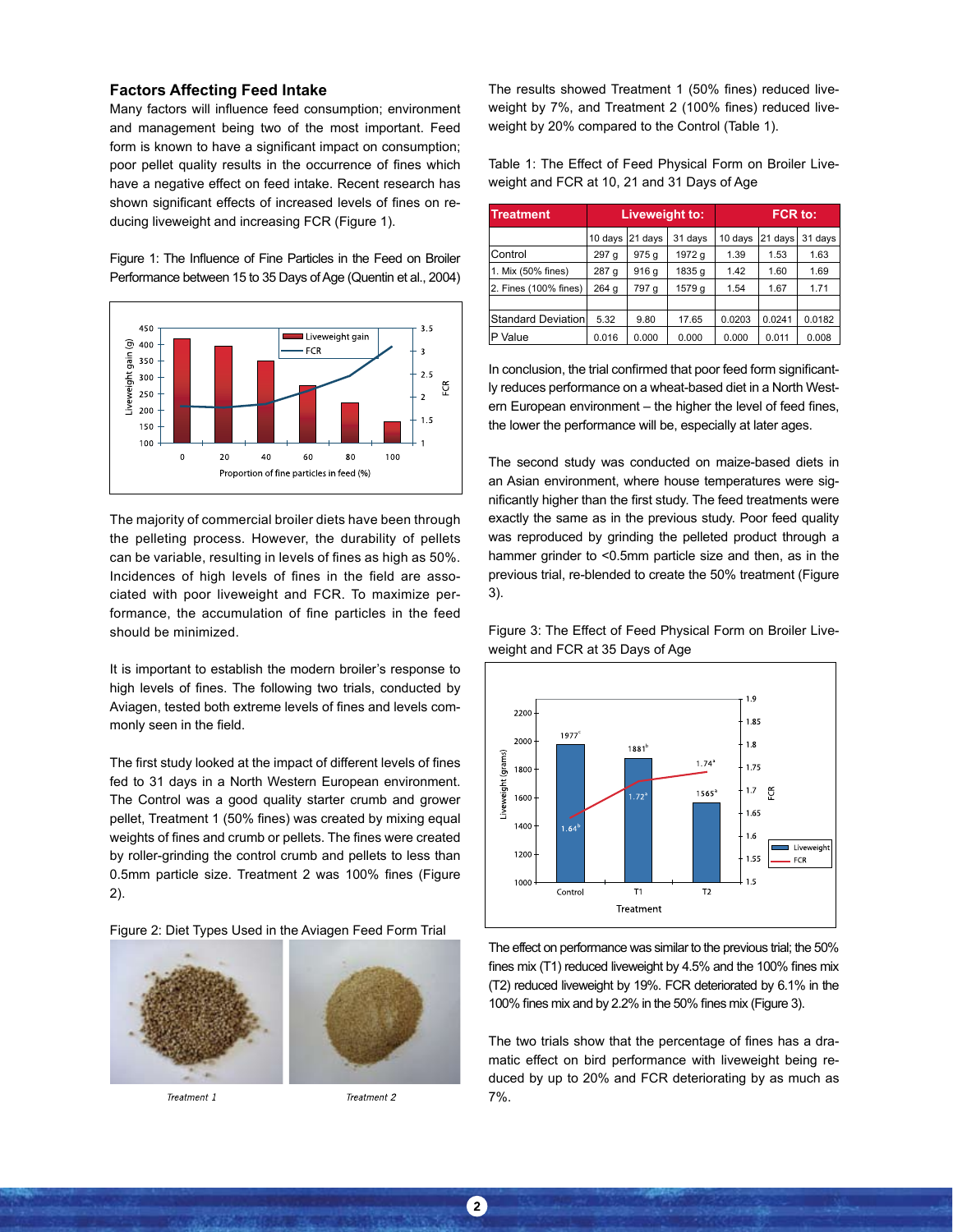## **The Economic Benefit of Improving Feed Form**

The data from this second study can be used to calculate the economic effect of poor feed form.

| <b>Description</b> | Bodyweight (g) |  |  |
|--------------------|----------------|--|--|
| 100% Pellets       | 1977           |  |  |
| 100% Fines         | 1565           |  |  |
| Difference         | 412            |  |  |

The effect of reducing fines to 0% gave an increase in bodyweight of 412g/bird. In terms of value, if liveweight prices are calculated at \$0.71 per kg, this additional weight is worth over \$0.29 per bird, therefore a 10% reduction in feed fines is, potentially, worth \$0.03 per bird. This calculation is based just on liveweight and does not take into account the effect of feed form on FCR. Using an annualized calculation based on 100 million broilers per year throughput, this represents an increase in profit of \$3 million.\*

This calculation is based on response data from trial data and assumes the effect of fines addition is linear, however, it does show that there is significant scope for improvement in both biological and financial performance if feed form is improved.

#### **Means of Improving Pellet Durability**

Improving pellet durability is an effective means of reducing fines.

Pellet durability may be improved by manipulation of diet formulation. Use of raw materials with good binding ability such as wheat, barley, rape and use of pellet binders will have an influence.

Feed manufacturing practices will also have an effect on pellet durability and potentially involve less expense than changing raw materials or using pellet binders.

Figure 4: Factors Affecting Pellet Quality – Except Raw Materials (Behnke, 1996)



Grinding of raw materials and conditioning of feed are regarded as the most influential factors affecting pellet durability (Figure 4).

\* The figures q rate of  $61$  to \$1.42.

## **Grinding**

There are several reasons to grind raw materials. It improves uniformity of mixing, increases absorption of steam and increases digestibility of feed. In terms of pellet quality, grinding reduces the amount of large particles which can reduce pellet strength. It also increases surface area for feed particles to adhere. In other words, a finer, even grind can result in better pellet quality. The larger the particle of feed in the ration, the greater the amount of time needed for heat to permeate to the core of the feed particle. This is a factor which must be considered when engineering the conditioner to gain a specific amount of retention time.

Points to consider when grinding are:

- Screen hole size appropriate for the grist (particle) size and pellet size required.
- Screen placed correct side to hammers provides more efficient grinding.
- Hammer tip speed a faster tip speed will produce finer material.

In conclusion, grinding needs to provide a fine, even grist for best pellet quality.

## **Conditioning**

Along with grinding, conditioning is one of the most important factors in achieving good physical quality. Conditioning creates thermal, chemical and mechanical energy; the steam used during conditioning disrupts the structure of the starch and causes gelatinization and also plasticizes proteins and softens fibers (Figure 5).

Figure 5: The Effect of Different Processing Conditions on Level of Starch Gelatinization in Two Different Diet Types (Svihus, 2005)



Figure 5 clearly shows that increased conditioning time and temperature increases gelatinization in feed, regardless of the cereal base used. The process of gelatinization creates natural 'glues' which allow the feed particles to compress tightly and adhere to each other when passing through the pellet die. Optimal 'cooking' of feed will result in more durable pellets and reduce levels of fines (Figure 6).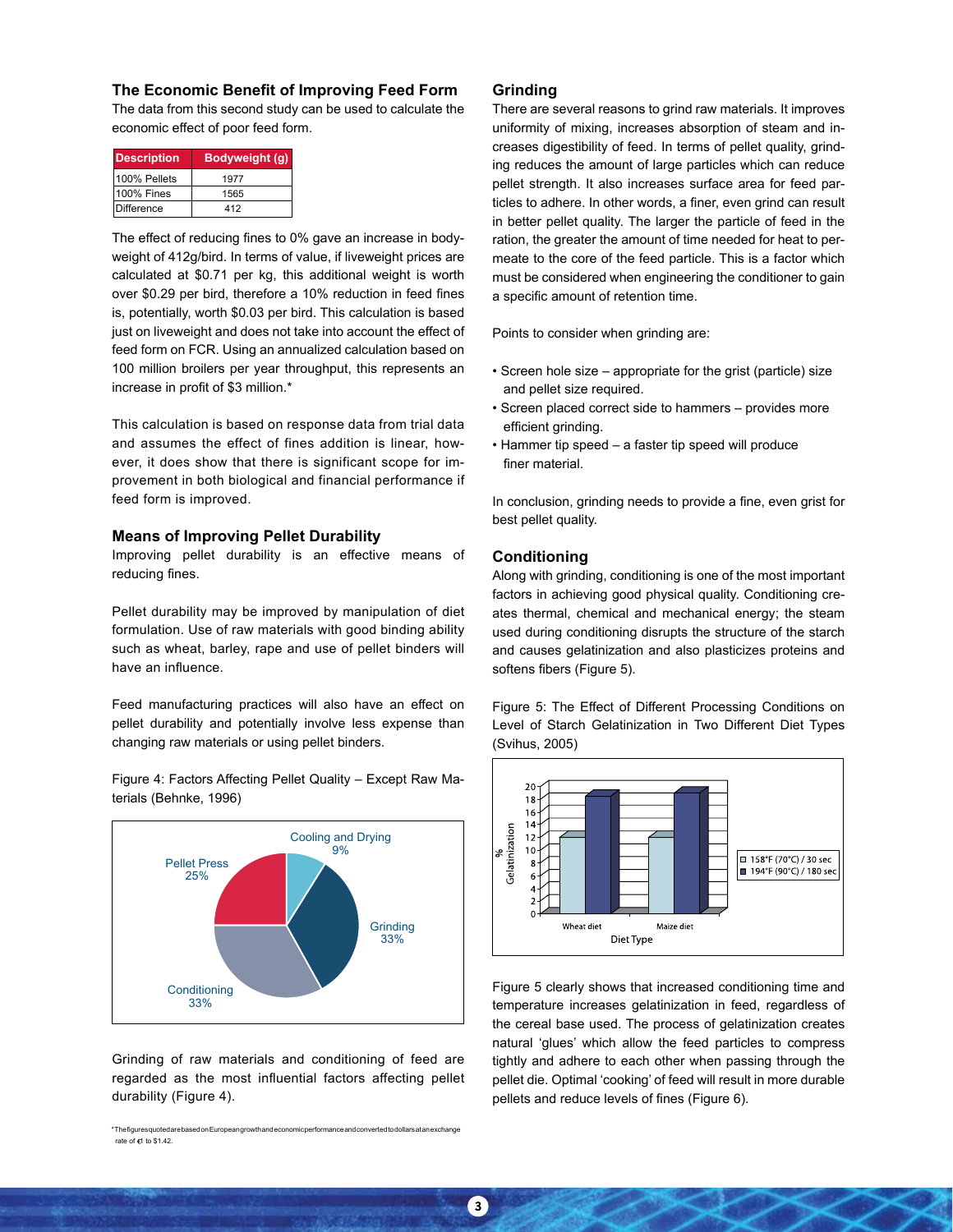Figure 6: The Effect of Conditioning Temperature and Time on Pellet Durability (Svihus, 2005)



As the conditioning time and temperature was increased, the pellet durability increased (as expressed by a Holmen Durability Index).

# **Steam Quality**

Steam conditioning of poultry diets requires a saturated steam which consists mostly of vapor as opposed to a 'wet' steam which consists of free moisture. Wet steam 'transfers' its heat less efficiently (lower enthalpy of evaporation) than saturated steam and can cause uneven moisture distribution in the mash, resulting in 'choking' or slipping of the pellet die.

The characteristics of the steam affect the conditioning process; saturated steam has been shown to increase mash temperature by 60 ºF (16°C) for every 1% added moisture, while 'wet' steam increases mash temperature by 56 ºF (13.5°C) for each 1% increase in moisture. It has also been shown that poor steam quality can reduce conditioning temperatures by 43 ºF to 52 ºF (6°C to 11°C), depending on the amount of added moisture.

Key points to consider:

- The steam boiler is an intricate part of the conditioning process and must be operated and maintained in a way as to deliver a high quality steam on a consistent base.
- The boiler should be operated at the manufacturer's recommended working pressure and kept to a close working pressure band.
- Removing condensate before the steam reaches the conditioner is important as well as minimizing moisture collecting in the steam by use of steam traps where appropriate.

#### **Moisture**

The moisture in the feed that is being processed in the conditioner serves as the conduit for the transfer of the heat into the feed particles. Studies have shown that moisture addition to the meal has a positive effect on the conditioning process. The chart below (Figure 7) indicates the improvement in gelatinization that can be achieved through proper moisture addition.





Some feed additives can also improve the conditioning process; new moisture and surfactant technologies allow the addition of moisture at the mixer or conditioning chamber which can greatly improve feed pellet quality. The addition of the moisture and the improved pellet quality has been proven to improve the feed efficiency of broilers (see section on surfactant addition, page 6).

#### **Retention Time**

**4**

The optimum retention time for any particular conditioner is the amount of time that is required for the heat and moisture to reach the centre core of each feed particle in the ration. The higher the retention time, the greater the degree of gelatinization improving the durability of the pellet (Figure 6). The table below (Table 2) depicts the difference in gelatinization with varying retention times at the same moisture and temperature levels.

Table 2: The Effect of Retention Time on the Level of Gelatinization

| <b>Equipment</b><br><b>Type</b> | <b>Retention</b><br>Time | <b>Percent</b><br>Gelatiniza- |  |
|---------------------------------|--------------------------|-------------------------------|--|
| Single Shaft Conditioner        | 15 to 20 seconds         | 15-20%                        |  |
| Double Conditioner              | 40 to 45 seconds         | 20-25%                        |  |
| Differential Diameter/Speed     | 120 to 180 seconds       | 40-50%                        |  |

A conventional conditioner with a single shaft and a single barrel must be very large in order to achieve the proper retention and mixing time. Typically, a single shaft conditioner will be filled to 50% of capacity. The meal resides in the lower half of the conditioning barrel, thus allowing the majority of the steam to escape over the top of the feed in the path of lesser resistance (Figure 8).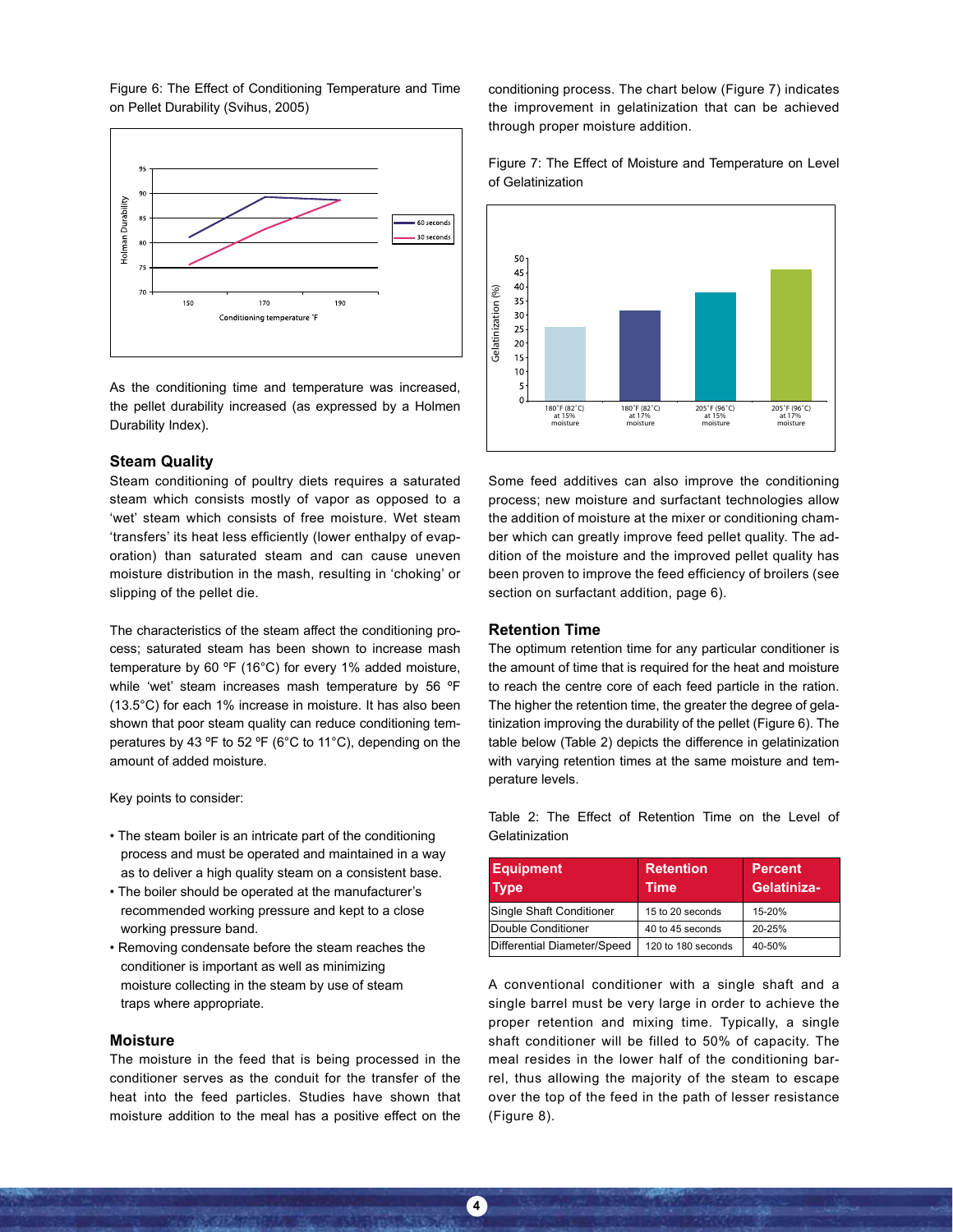Figure 8: A Single Shaft Conditioner Showing Ideal and Typical Meal Fill Level (courtesy of S Parker)



Increasing the fill level provides greater distribution of steam through the meal as will feeding the steam into the conditioner below the meal.

The type of conditioning system influences the effectiveness of conditioning. The percent cook or gelatinization is greatly improved with a dual shaft conditioner. The dual shaft conditioner offers a definite advantage over the single shaft conditioner due to the two conditioner shafts, which are dissimilar in diameter and rotate counter to one another. The counter-rotating shafts are laden with picks set at varying angles, which causes the feed to be agitated into suspension within the conditioner barrels. The suspension of the feed particles offers the steam the opportunity to permeate all the feed particles.

The number of picks and the angle or settings for these picks is of extreme importance. The higher the number of picks, the greater the agitation of meal in the conditioning barrel, while the angle of the picks affects the retention time.

To ensure optimal conditioning the following points should be considered:

- Steam pressure into the conditioner needs to be kept low (<2 Bar) and constant as high pressure 'blasts through' the meal. Low pressure steam transfers heat to the meal more efficiently than high pressure steam.
- Steam temperature, on entry to the conditioner, needs to be about 212 ºF (100°C) to adequately condition the feed. Ideally, the temperature in the conditioner should be greater than 176 ºF (80°C).
- The dwell time of the meal in the conditioner will influence pellet durability, depending on the temperatures involved, meal retained longer will generally result in better conditioning (Table 2).
- The level of meal in the conditioner will affect conditioning efficiency, too low and dwell time is reduced, too high and the mechanical effect of the conditioner is reduced.
- The point of addition of steam into the conditioner should be below the meal fill level. If it is above this, steam may not penetrate the meal efficiently.

## **Pelleting**

Along with grinding and conditioning, the actual pelleting procedure has an influence on pellet quality. Meal should enter the pelleter correctly conditioned as this will aid 'shaping' the meal into pellets rather than cooking the meal via friction heat at the die. Excess friction heat in the die can produce a hard brittle pellet rather than a durable one; also conditioning the meal in the conditioning vessel is more cost-efficient than in the pelletizer.

Consideration should be given to:

- Die wear: cheaper dies are usually a false economy as they are likely to be lower quality, resulting in uneven wear and therefore poor pellet quality and throughput.
- The number of die holes will affect the throughput and rate of wear of the die.
- Die hole dimension will affect pellet quality. A longer die hole length and smaller diameter will increase the compression of the meal in the die, however, higher compression levels may produce hard and brittle pellets, but not always durable pellets.
- Faster die speed will increase throughput, but reduce pellet quality.
- Meal must be fed evenly across the full face of the die, otherwise there may be uneven die and roller wear, which results in poorly-formed pellets reducing pellet quality.
- A well maintained die, which is correctly specified, will help maintain pellet quality.

# **Formulation**

The ingredient matrix or formulation is also of extreme importance to the pelleting process. Different ingredients have different levels of pelleting ability and require different levels of conditioning to achieve optimum gelatinization. The table below depicts the different gelatinization temperatures of a selection of ingredients.

Table 3: Gelatinization Temperatures of a Selection of Ingredients

| <b>Source</b><br>of Starch | <b>Temperature Range at which</b><br><b>Gelatinization Occurs</b> |                    |  |
|----------------------------|-------------------------------------------------------------------|--------------------|--|
| Barley                     | 124-140 F                                                         | 51-60 $^{\circ}$ C |  |
| Wheat                      | 136-147 F                                                         | $58-64$ $°C$       |  |
| Rye                        | 135-158 F                                                         | 57-70 °C           |  |
| Oats                       | 127-138 F                                                         | $53-59$ $°C$       |  |
| Corn                       | 144-162 F                                                         | 62-72 °C           |  |
| Waxy Corn                  | 145-162 F                                                         | 63-72 °C           |  |
| Sorghum                    | 154-172 F                                                         | 68-78 °C           |  |
| Rice                       | 154-172 F                                                         | 68-78 °C           |  |

The typical poultry diet is characterized as a high-fat diet. The added fat will usually range from 2% to 5% and the total fat in the ration will be from 6.5% to 10%. The fat, when added at the mixer, is inhibitive to the process of thermal conditioning and to the production of an optimum pellet. The fat serves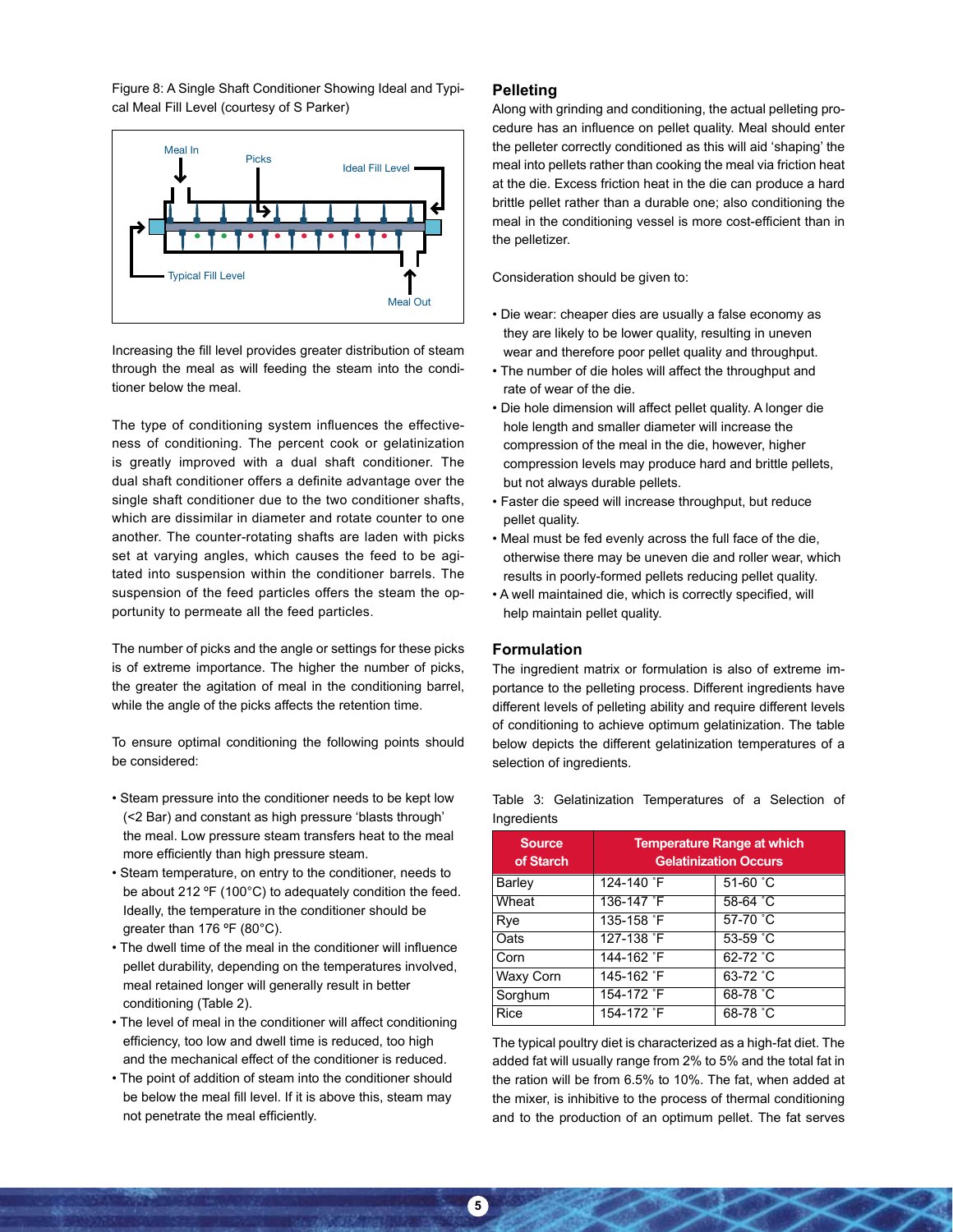as an insulator of the feed particle which prevents moisture from entering the feed particle at a rapid rate. When fat is added at the mixer, the particle is coated before entering the conditioning chamber. Due to the normal short amount of conditioning time provided, the moisture does not enter the particle, the heat does not transfer, and therefore there is very little change in the starch composition of the feed. The Pellet Durability Index of poultry feed can be vastly improved by removing the added fat from the feed mixer and adding the fat either at the pelletizer or downstream of the cooler.

Animal By-Products also offer a challenge to optimum pellet quality, due to the fact that the available 'starches' in the products are either unsuitable for material bonding through gelatinization, or have already been denatured through the cooking process of the product. High levels of meat in the diet (above 5%) can also cause production loss as well as lower pellet quality. The production drop occurs as the meat 'starches' caramelize on the walls of the holes of the pellet die. This tacky build-up closes the hole diameter and creates higher friction as the feed passes through the die. The pellet amperage increases as the production drops.

## **Surfactant Addition**

Recent studies have indicated that the incorporation of food-grade surfactants added to the meal can enhance the overall conditioning of the feed. The surfactant reduces the surface tension of the water, thus allowing a much faster permeation of the feed particles during the conditioning process. Moisture serves as the conduit for heat transfer into the feed particles, therefore, if the moisture permeates the feed at a faster rate, heat transfers to the feed in the pelleting conditioner faster.

# **Conveyance and Transport System**

Improper conveyance, elevation, or handling can cause deterioration of the pellet quality before the feed reaches the feed pans. The delivery equipment, which delivers the pellets with the least amount of degradation, should be selected. The design, speed, and type of elevators and conveyors can play a significant role in pellet degradation.

The truck delivery system and the delivery systems at the farm can also be detrimental to pellet quality; systems which operate at higher revolutions per minute seem to do greater damage.

#### **Quality Control**

Pellets should be tested for durability on an ongoing basis. The aim is to test the ability of the product to remain as a whole pellet from the mill to when it is presented to the bird. It is therefore important to test the product, in the mill, in conditions as close as possible to those in the field.

There are generally two mechanisms available which mimic field conditions:

1. The tumbling can – involves placing a weighed sample of material into a rotating chamber for a set period of time, usually 10 minutes at 50 r.p.m..

2. The Holmen tester – the weighed sample of pellets are pneumatically conveyed around a closed pipe, usually 30 seconds (see below).

The Pellet Durability Index figure (P.D.I.) is calculated by measuring the amount of fines derived from the test as a percentage of the sample added.

The guideline durability for 2 to 3mm pellets is as follows:

| Test         | <b>Durability Index</b> | <b>Time</b> |  |  |
|--------------|-------------------------|-------------|--|--|
| Tumbling Can | 98%                     | 10 minutes  |  |  |
| Holmen test  | 98%                     | 30 seconds  |  |  |

Samples of delivered feed should also be taken at the farm and sieved to establish the levels of fines and assessed relative to target.

# **Mash Feeds**

Use of mash feeds is not uncommon and excellent performance can be achieved when broilers are fed coarse and uniform mash feeds. Broiler mash feeds should not be confused with fines; a mash feed is a uniform coarse-ground material with, usually, no thermal processing, while fines are smaller particles (<1.0mm) derived from physical degradation of pellets.

Coarse mash feeds are often fed to promote gizzard yield. The following figure (Figure 9) shows the effect of feeding whole grain wheat versus ground wheat on broiler gizzard development. The gizzard exposed to whole wheat is better developed than that fed on ground wheat. If gizzard yield is a criterion, then feeding a coarser ground mash may be more effective than a finer ground material.

Figure 9: The Effect of Form of Wheat on Gizzard Development (Hetland and Choct, 2003)



It is important to distinguish between coarse mash feeds and fine mash; poor quality mash can contain significant quantities of excessively ground fine material which can have the same negative effect on broiler performance as poor quality pellets.

**6**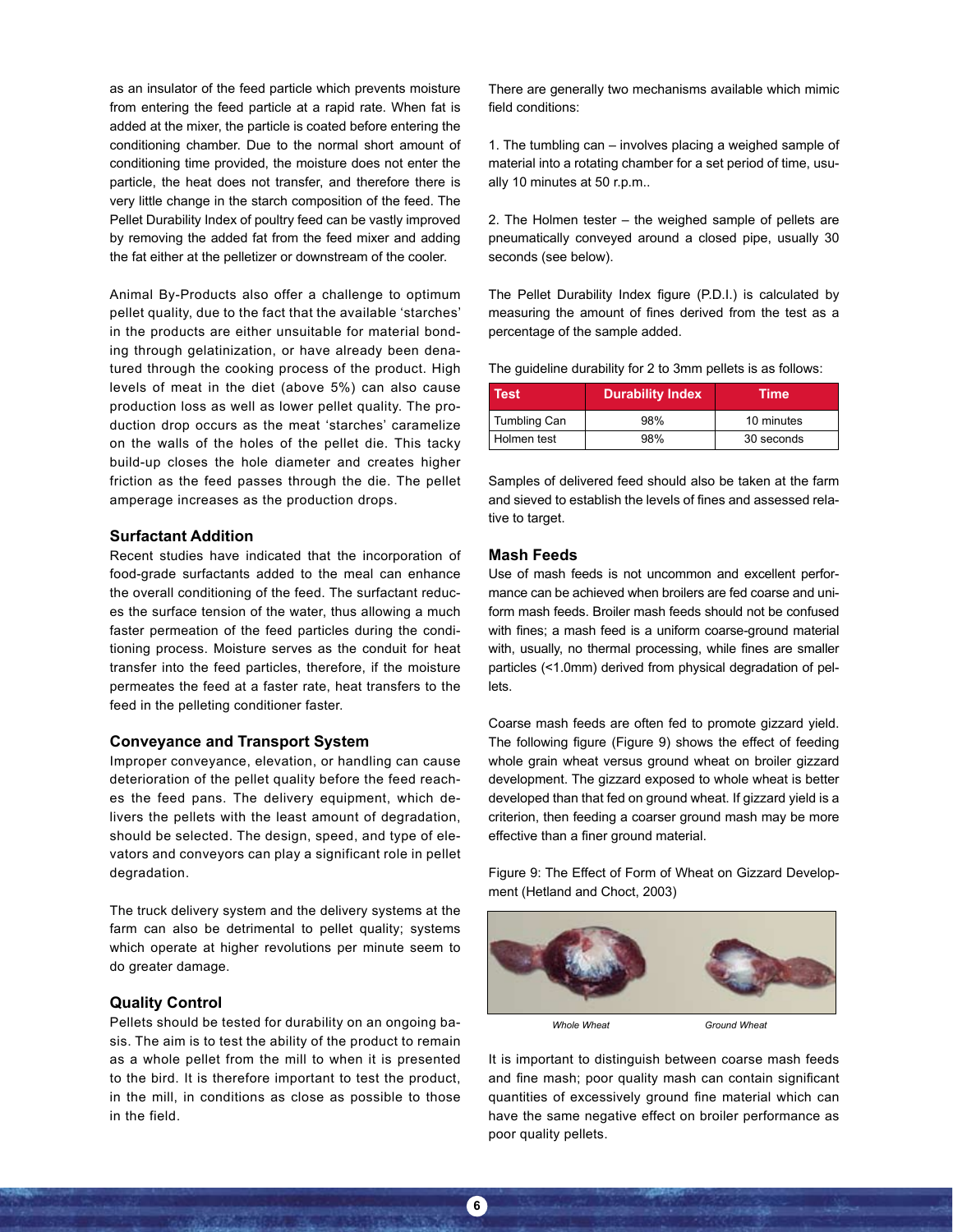### **In Summary:**

- It is vital that feed intake is optimized to achieve optimal growth.
- Feed form has a significant impact on broiler performance.
- Improving feed form produces significant profit opportunities.
- Feed form may be improved at little cost by manipulating feed formulations and/or optimizing feed manufacturing practices.
- Grinding, conditioning and pelleting practices make a significant contribution to pellet quality.
- Assessing pellet quality at the mill and farm is essential to ensure improvements made to pellet quality are maintained.  $\bullet$

#### **References**

Behnke, K. C. 1996. Feed manufacturing technology: current issues and challenges. Animal Feed Science and Technology, Vol. 62, pp 49-57.

Hetland, H. and Choct, M. 2003. Role of insoluble non-starch polysaccharides in poultry nutrition. Worlds Poultry Science Association Proceedings, Lillehammer, Norway.

Quentin, M., Bouvarel, I. and Picard, M. 2004. Short- and long-term effects of feed form on fast- and slow-growing broilers. Journal of Applied Poultry Research, 13: 540-548.

Svihus, B. Uhlen, A. and Harstad, O. 2005. Effect of starch granule structure, associated components and processing on nutritive value of cereal starch: A review. Animal Feed Science and Technology, Volume 122, Issue 3-4, pp 303-320.

Aviagen provides customers with detailed Product Performance Objectives, Management Manuals and Nutrition Specifications as the basis for managing their flocks. Successful production of day old chicks or grown broilers depends also on the understanding and attention to detail in the day-to-day management of stock. This document is produced by Aviagen's Technical Transfer Department as one of an ongoing series. These give background information on various topics to provide an understanding of the principles which are essential to successful management of both breeders and broilers. While the principles should have a broad relevance to most regions and production strategies, certain aspects may be directed to more specific situations.